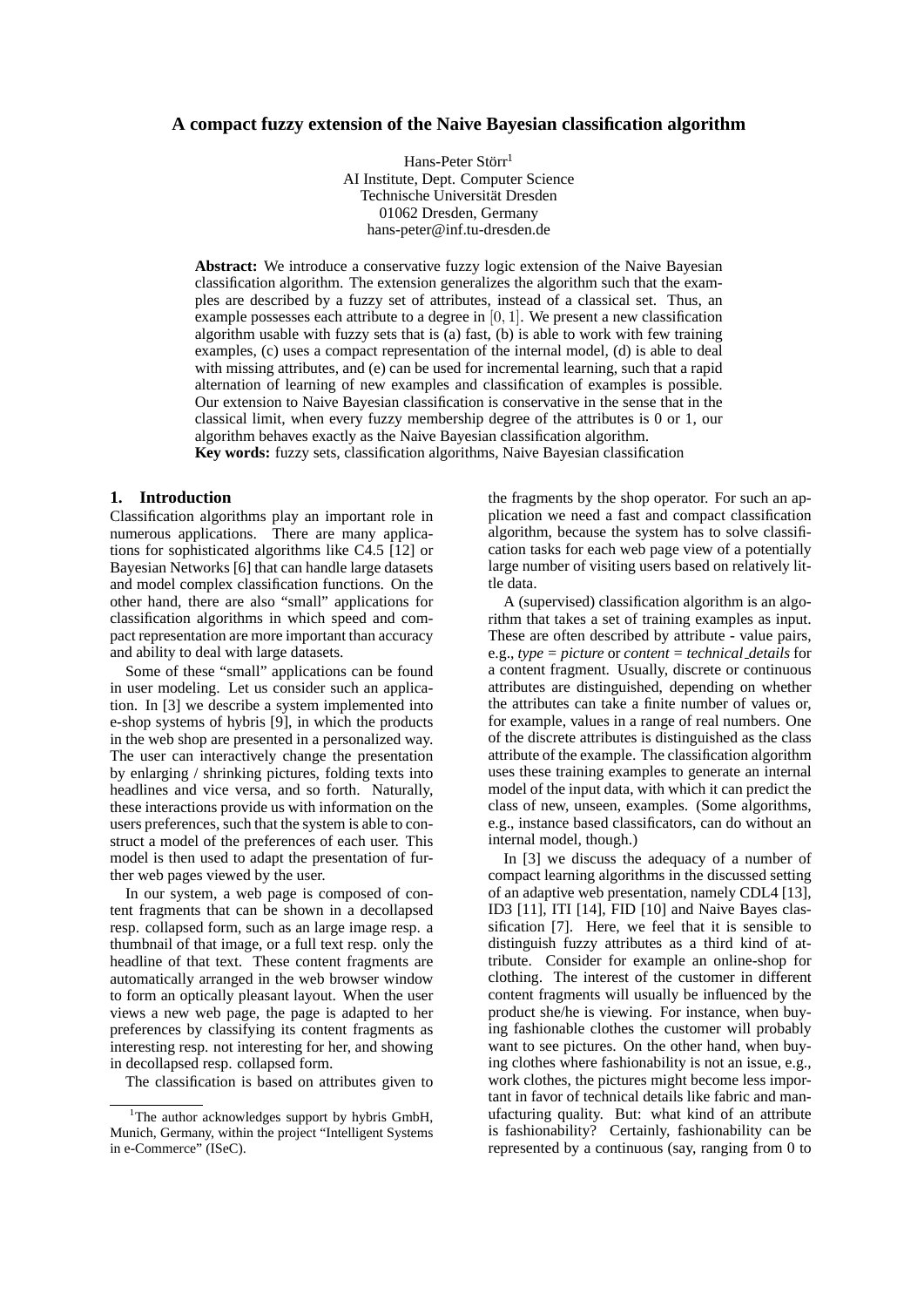1) or a discrete attribute (say, ranging from *not at all* over *a little*, *more or less* to *very*). However, both approaches have shortcomings with many of the conventional classification algorithms. Different discrete values of attributes are often treated like they are completely unrelated (whereas the customer will probably judge informations about *not at all* fashionable products similar to informations about *a little* fashionable products). On the other hand, continuous attributes do reflect the relation between 0 (signifying *not at all* and 0.2 (signifying *a little*), but classification algorithms deal with them often by splitting the range into several sub-ranges that are considered separately.  $2$ In our case, however, this seems inappropriate, because there are usually only few training examples, making an elaborate division of the [0, 1]-range seem inappropriate. Thus, we opt for the use of fuzzy sets [15] of attributes, interpreting the value of the attribute as a membership degree that determines to which extent the example is described by the attribute. In effect, the values between 0 and 1 are treated with some form of "interpolation" of the extremes 0 and 1. We believe a degree seems a sensible kind of judgment wrt. a statement like "the product is fashionable".

Let us review the sketched main requirements for the classification algorithm in our application:

- 1. Fast, incremental learning. Since classification and adding new training examples take turns as the user alternates between interacting with a web page and calling new web pages, the classifier should not have to construct a new model from scratch every time new data is added.
- 2. Learning from few examples. The adaption of the presentation to the users preferences has to start immediately, because we usually cannot rely on data from data from the past - users often do not like to login.
- 3. A compact representation of the internal model.
- 4. As discussed, allow the use of fuzzy attributes.

In [8] we noted, that only few algorithms that satisfy these criteria are available, and developed an incremental algorithm IIFDT to construct and manipulate fuzzy decision trees. In this paper we present another new classification algorithm that satisfies the requirements above by extending the old and well– known Naive Bayesian classifier to fuzzy attributes. In spite of their simplicity and often unrealistic assumptions (see Section 2.), Naive Bayesian classifiers often yield surprisingly good results in comparison to decision tree or rule based systems [5, 4]. Furthermore, their results can sometimes be interpreted much more easily than large decision trees, and respect the quite "holistic" nature of human reasoning to some extent. Hence, they seem a good choice for our application, after we have paved the way to apply these to fuzzy attributes.

While Naive Bayesian classification has been employed to continuous attributes in [2], the approach used there works only if one can give a probability distribution for the continuous attributes, which does not seem meaningful in the case of fuzzy truth values. So we employ another way to extend the algorithm to fulfill our requirements.

The remainder of the paper is organized as follows. In Section 2 we present the basic idea of the Naive Bayesian Classifier with discrete attributes. This is then extended to fuzzy attributes in Section 3. A short discussion of the handling of missing attributes is given in Section 4. Section 5 discusses complexity issues.

# **2. The Naive Bayesian Classifier**

Let C denote a class attribute with a finite domain  $dom(C)$  of m classes, and  $V_1 \ldots V_n$  a number attributes with finite domains  $dom(V_1) \dots dom(V_n)$ . An *example* e is described by its attribute values  $v_1^e \in \text{dom}(V_1), \ldots v_n^e \in \text{dom}(V_n)$ . To simplify the presentation, we assume in the remainder of the paper that all of these values actually occur in the training examples, such that none of the discussed probabilities are zero. In practice, this demand can easily be fulfilled by only considering the values that already occured in the examples.

Naive Bayes classifiers implement a probabilistic idea of classification: they calculate the class of a new example e by estimating for each class from  $dom(C)$  the probability that the example is in this class, and predict the most probable class as the class of e. Formally, for all  $c \in \text{dom}(C)$  they estimate the probability

$$
P(C = c | V_1 = v_1^e, V_2 = v_2^e, \dots, V_n = v_n^e)
$$

that an example with attribute values like the given new example e has the class c. To improve readability, we will use in the following  $P(\ldots v_i^e \ldots)$  as an abbreviation for  $P(\ldots V_i = v_i^e \ldots)$ , as well as  $P(\ldots c \ldots)$  as an abbreviation for  $P(\ldots C = c \ldots)$ .

In practice, a complete table of these conditional probabilities would usually be too large to memorize, because its size is exponential in the number of attributes. Moreover, the number of training examples is often too small to give a good estimate for all these values. So, the idea of Naive Bayes classification is first to apply the Bayes rule

$$
P(Y \mid X) = \frac{P(X \mid Y)P(Y)}{P(X)}
$$

to the value  $P(c | v_1^e \dots v_n^e)$  we are looking for:

$$
P(c \mid v_1^e \dots v_n^e) = \frac{P(v_1^e \dots v_n^e \mid c)P(c)}{P(v_1^e \dots v_n^e)}
$$

.

Since the table of all probabilities  $P(v_1^e \dots v_n^e | c)$  is just as large as a table for  $P(c | v_1^e \dots v_n^e)$ , there is a

 $^{2}$ A notable exception would be neural networks and related approaches, but most require a computationally expensive training phase making them less suitable for online applications.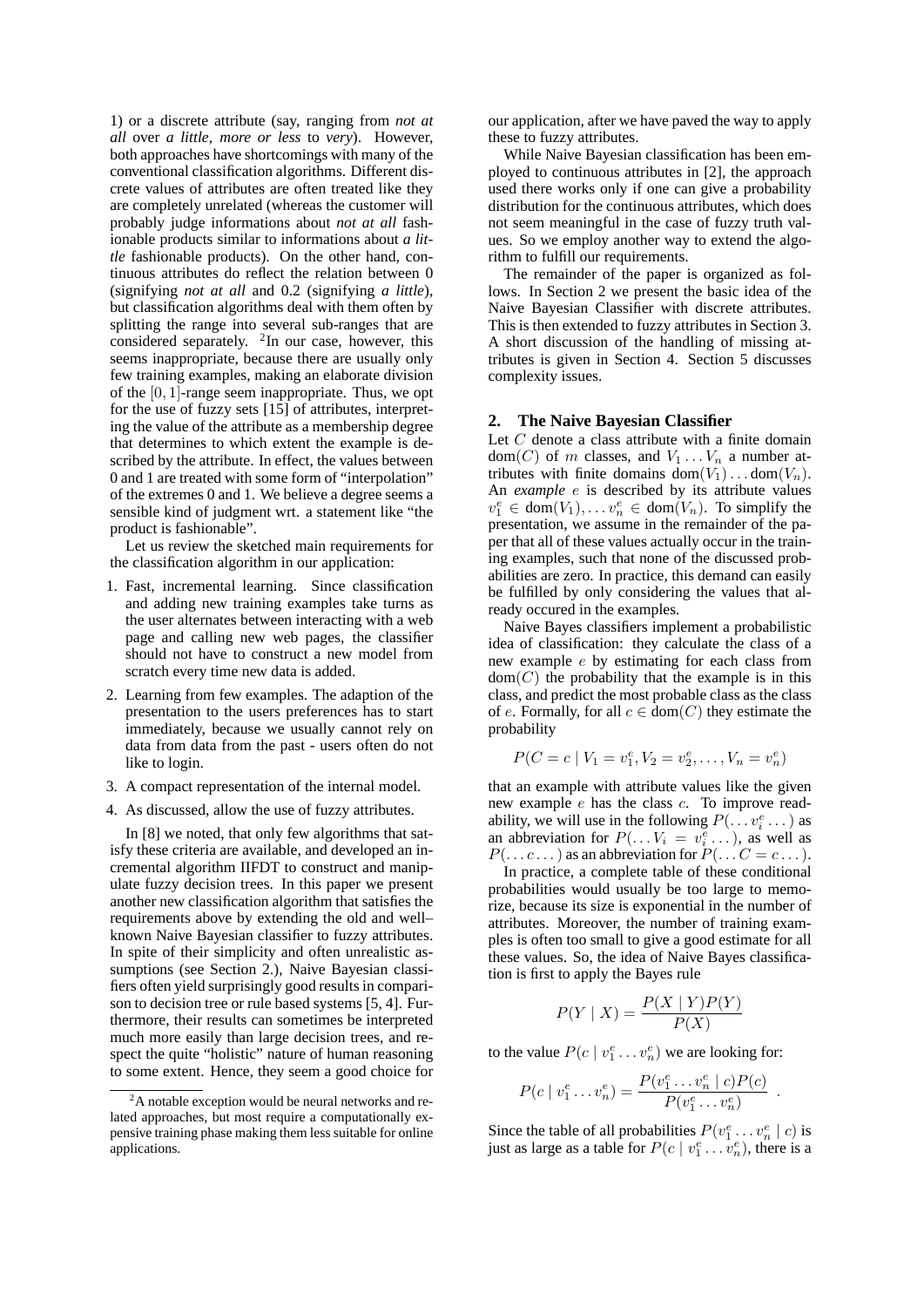second step: the "naive" assumption that all attribute values are independent given the class value

$$
P(v_1^e \dots v_n^e \mid c) = P(v_1^e \mid c) \dots P(v_n^e \mid c) \quad , \quad (1)
$$

$$
P(v_1^e \dots v_n^e) = P(v_1^e) \dots P(v_n^e) \quad , \tag{2}
$$

giving us the probability estimation

 $\mathbf{v}$ 

$$
P(c \mid v_1^e \dots v_n^e) = \frac{P(v_1^e \mid c) \cdots P(v_n^e \mid c)}{P(v_1^e) \cdots P(v_n^e)} P(c) .
$$
  
(NBayes)

The independence assumption is naive in that it is in general not met. Nevertheless, Naive Bayesian classifiers give quite good results in many cases, and are often a good way to perform classification when there is too little data on those dependencies to employ more sophisticated means. As [1] discusses, they can be seen as a special case of Bayesian Networks [6], which take attribute dependencies into consideration.

In an application using (NBayes) for classification of examples,  $P(c \mid v_1^e \dots v_n^e)$  is calculated for all  $c \in \text{dom}(C)$  to find the maximum value. Here, the denominator in (NBayes) serves as a normalizing factor that can be omitted from the calculation.

A further issue is the estimation of the probability values  $P(v_i^e \mid c)$  and  $P(v_i^e)$  given a set  $\mathcal L$  of training examples. The "obvious" solution

$$
P(v_i^e) \approx \frac{|\mathcal{L}|_{V_i = v_i^e}|}{|\mathcal{L}|}
$$

$$
P(c) \approx \frac{|\mathcal{L}|_{C=c}|}{|\mathcal{L}|}
$$
(3)
$$
P(v_i^e | c) \approx \frac{|\mathcal{L}|_{V_i = v_i^e, C=c}|}{|\mathcal{L}|_{C=c}|}
$$

is not well suited for the estimation of these probabilities from small sets  $\mathcal{L}$ , because it often estimates the probabilities to extreme values like 1 or 0. If, for instance, a class value does not occur in a training set of 4 examples, it seems warranted to estimate its probability to, say, a value in the interval  $[0, \frac{1}{4}]$ , but the value  $0$  calculated by  $(3)$  is the very edge of that interval, and thus seems a rather bad estimate. The Laplace-correction smoothes the calculated probability values: when an experiment with  $k$  possible outcomes is performed  $n$  times, the probability of an outcome occurring r times is estimated to  $\frac{r+1}{n+k}$ . Applied to our setting, this yields the estimations<sup>3</sup>

$$
P(v_i^e) = \frac{|\mathcal{L}|_{V_i = v_i^e} | + 1}{|\mathcal{L}| + |\text{ dom}(V_i)|},
$$
  
\n
$$
P(c) = \frac{|\mathcal{L}|_{C=c} | + 1}{|\mathcal{L}| + |\text{ dom}(C)|},
$$
  
\n
$$
P(v_i^e | c) = \frac{|\mathcal{L}|_{V_i = v_i^e, C=c} | + 1}{|\mathcal{L}|_{C=c} | + |\text{ dom}(V_i)|}.
$$
 (4)

P(v

Summing up: Naive Bayes classification for discrete attribute values is performed for an example e by predicting its class to the value  $c \in \text{dom}(C)$  with maximum probability  $P(c | v_1^e \dots v_n^e)$  calculated as in (NBayes) using estimations for the needed probabilities as, e.g., in (4).

#### **3. The fuzzy extension**

In the fuzzy case we generalize the concept of an attribute such that an example  $e$  does not have exactly one value  $v_i^e \in \text{dom}(V_i)$  for each attribute  $V_i$ , but has each value  $v_i \in \text{dom}(V_i)$  to a degree  $\mu_{v_i}^e \in [0,1]$ . This corresponds to the concept of a linguistic variable in fuzzy logic: the attribute names a linguistic variable, and each of the values of this attribute corresponds to a linguistic term. The restriction to one class per training example is also lifted: they are classified to a degree  $\mu_c^e \in [0, 1]$  for each class  $c \in \text{dom}(C)$ . We assume these degrees are normalized for each example:

$$
\sum_{v_i \in \text{dom}(V_i)} \mu_{v_i}^e = 1 \qquad \sum_{c \in \text{dom}(C)} \mu_c^e = 1 \quad (5)
$$

For the moment, let us reinterpret these degrees probabilistically. Let us think of the degree  $\mu_{v_i}^e$  as the probability  $P(v_i | e)$  an example e has an attribute  $v_i$ . This is not the intrinsic meaning of a fuzzy truth degree - a product is not fashionable with a probability 30% but rather to a degree 0.3, but we will see it allows us to extend the Naive Bayes classification in a natural way.

$$
P(v_i^e = v_i \mid e) = \mu_{v_i}^e \quad P(c_e = c \mid e) = \mu_c^e \quad (6)
$$

To avoid cluttering, we use  $P(\ldots v_i \ldots | e)$  as an abbreviation for  $P(\ldots v_i^e = v_i \ldots | e)$ . Furthermore, we assume all attribute values and the class value are independent in this artificial probability distribution for e. So, we can calculate the probability  $P(c \mid e)$ an example  $e$  has class  $c$  as follows. First, we split over all cases for the actual attribute values, assuming the class depends only on these values.

$$
P(c | e) = \sum_{v_1 \in V_1, \dots v_n \in V_n} P(c | v_1 \dots v_n) P(v_1 \dots v_n | e)
$$

Next, we make the assumption that the attribute values of example e are independent of each other. Note that these probabilities are subject of our reinterpretation of the fuzzy truth degrees. We obtain:

$$
\sum_{v \in V_1, \ldots, v_n \in V_n} P(c \mid v_1 \ldots v_n) P(v_1 \mid e) \cdots P(v_n \mid e)
$$

At this point, we can lift our reinterpretation of the fuzzy truth values and go back to membership degrees using (6). So we get:

 $v_1$ 

$$
\sum_{v_1 \in V_1, \dots v_n \in V_n} P(c \mid v_1 \dots v_n) \mu_{v_1}^e \cdots \mu_{v_n}^e
$$

<sup>&</sup>lt;sup>3</sup>A pleasant side effect of using the Laplace correction is that we do not have to deal with zero probabilities in the denominator of (NBayes).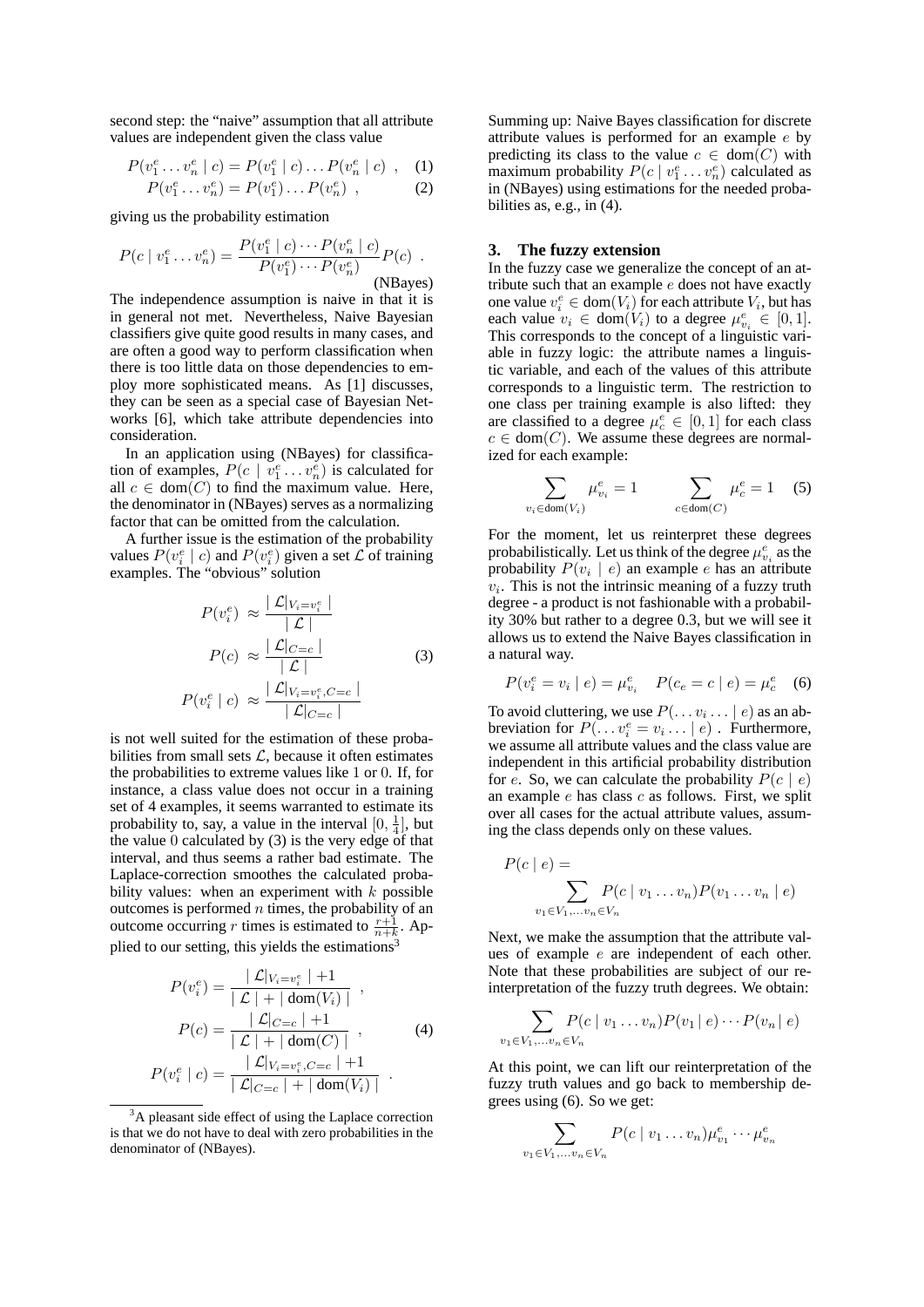Application of the Bayes rule to  $P(c \mid v_1 \dots v_n)$ yields:

$$
\sum_{v_1 \in V_1, \dots v_n \in V_n} \frac{P(v_1 \dots v_n \mid c) P(c)}{P(v_1 \dots v_n)} \mu_{v_1}^e \dots \mu_{v_n}^e
$$

Now we apply the same naive independence assumption as in the classical case.

$$
\sum_{v_1 \in V_1, \dots v_n \in V_n} \frac{P(v_1 \mid c) \cdots P(v_n \mid c) P(c)}{P(v_1) \cdots P(v_n)} \mu_{v_1}^e \cdots \mu_{v_n}^e
$$

We move constant factors in front of the first sum

$$
P(c) \sum_{v_1 \in V_1} \frac{P(v_1 \mid c)}{P(v_1)} \mu_{v_1}^e
$$
  

$$
\sum_{v_2 \in V_2, \dots v_n \in V_n} \frac{P(v_2 \mid c) \cdots P(v_n \mid c)}{P(v_2) \cdots P(v_n)} \mu_{v_2}^e \cdots \mu_{v_n}^e
$$

,

and repeat this with the other sums. Finally, we find using distributivity:

$$
P(c \mid e) = P(c) \left( \sum_{v_1 \in V_1} \frac{P(v_1 \mid c)}{P(v_1)} \mu_{v_1}^e \right) \cdots
$$

$$
\left( \sum_{v_n \in V_n} \frac{P(v_n \mid c)}{P(v_n)} \mu_{v_n}^e \right) \quad \text{(FNBayes)}
$$

Observe that this formula is quite similar to the classical case (NBayes). Indeed, if we consider the extreme case when for each attribute  $V_i$  only one of the  $\mu_{v_i}^e$  with  $v_i \in \text{dom}(V_i)$  is 1 and the others are 0, then the example is described as in the classical case by the attribute values for which  $\mu_{v_i}^e = 1$ , and we get the same result with both formulas. Varying the truth degrees between those extremes yields a continuous transition between the classically calculated values. Note, that we can apply (FNBayes) both to classify the example to a "crisp" class value by returning the class with maximum probability, or treat the probabilities like fuzzy truth values, returning them as truth degrees  $\mu_c^e$  for all classes  $c \in \text{dom}(\overline{C})$ .

To apply (FNBayes) to our classification task, we have to estimate the probabilities used in (FNBayes). We can carry over the spirit of  $(4)$  to our fuzzy setting by using the corresponding fuzzy set sizes. I.e., to find the size of a set we calculate the sum of the degrees the examples belong to that set. For instance,  $|\tilde{L}|_c$  | becomes  $\sum_{e \in \mathcal{L}} \mu_e^{e}$ . <sup>4</sup> Again, it seems advisable to use the Laplace correction for small training

sets. So we find:

$$
P(v_i) = \frac{\left(\sum_{e \in \mathcal{L}} \mu_{v_i}^e\right) + 1}{|\mathcal{L}| + |\text{ dom}(V_i)|}
$$

$$
P(c) = \frac{\left(\sum_{e \in \mathcal{L}} \mu_c^e\right) + 1}{|\mathcal{L}| + |\text{ dom}(C)|} \qquad (7)
$$

$$
P(v_i | c) = \frac{\left(\sum_{e \in \mathcal{L}} \mu_{v_i}^e \mu_c^e\right) + 1}{\left(\sum_{e \in \mathcal{L}} \mu_c^e\right) + |\text{ dom}(V_i)|}
$$

## **4. Missing Attributes**

In many practical cases it happens that some examples have missing attributes, i.e., for some of the attributes the value for that example is not known. One can imagine a number of ways how to handle this problem. The best way to do this depends on the application.

Let us first consider the case that these attributes are missing due to some kind of "transmission failure". That is: in principle there are values for these attributes of the examples, but we just don't know them. Both in the case of Naive Bayes classification and our fuzzy variant, we can easily classify examples with missing attributes by simply omitting these attributes from the calculation. If, on the other hand, attributes are missing from examples of the training set, we have to modify the equations (4) resp. (7) for estimating the probabilities such that only the part  $\mathcal{L}_{V_i}$  of the training set  $\mathcal{L}$ , for which the considered attribute  $V_i$  is not missing, is considered. For instance, we would have

$$
P(v_i) = \frac{\left(\sum_{e \in \mathcal{L}_{V_i}} \mu_{v_i}^e\right) + 1}{\left|\mathcal{L}_{V_i}\right| + \left|\text{ dom}(V_i)\right|}.
$$

In some applications, however, missing attributes occur because the attributes simply do not apply to some of the examples. A clothing shop, for instance, might sell miscellaneous items like coat hangers, for which an attribute like fashionability has no meaning. If we just ignore the attribute like suggested above, we lose something because the fact of the absence of this attribute does convey information about the example. So we might be better off by introducing an additional value *absent* in the domain of such attributes, that replaces a missing value in an example.

#### **5. Complexity Considerations**

Let us consider the space and time complexities of the algorithms. To use Naive Bayesian classification resp. its fuzzy extension in an application, we have

<sup>4</sup>This is consistent with our temporary probabilistic reinterpretation: what we get this way is the mean size of the set  $|L|_c$ , assuming  $P(c | e) = \mu_c^e$ . The alert reader will notice that we implicitly use the algebraic tnorm in (7), again consistent with our reinterpretation of fuzzy degrees of truth.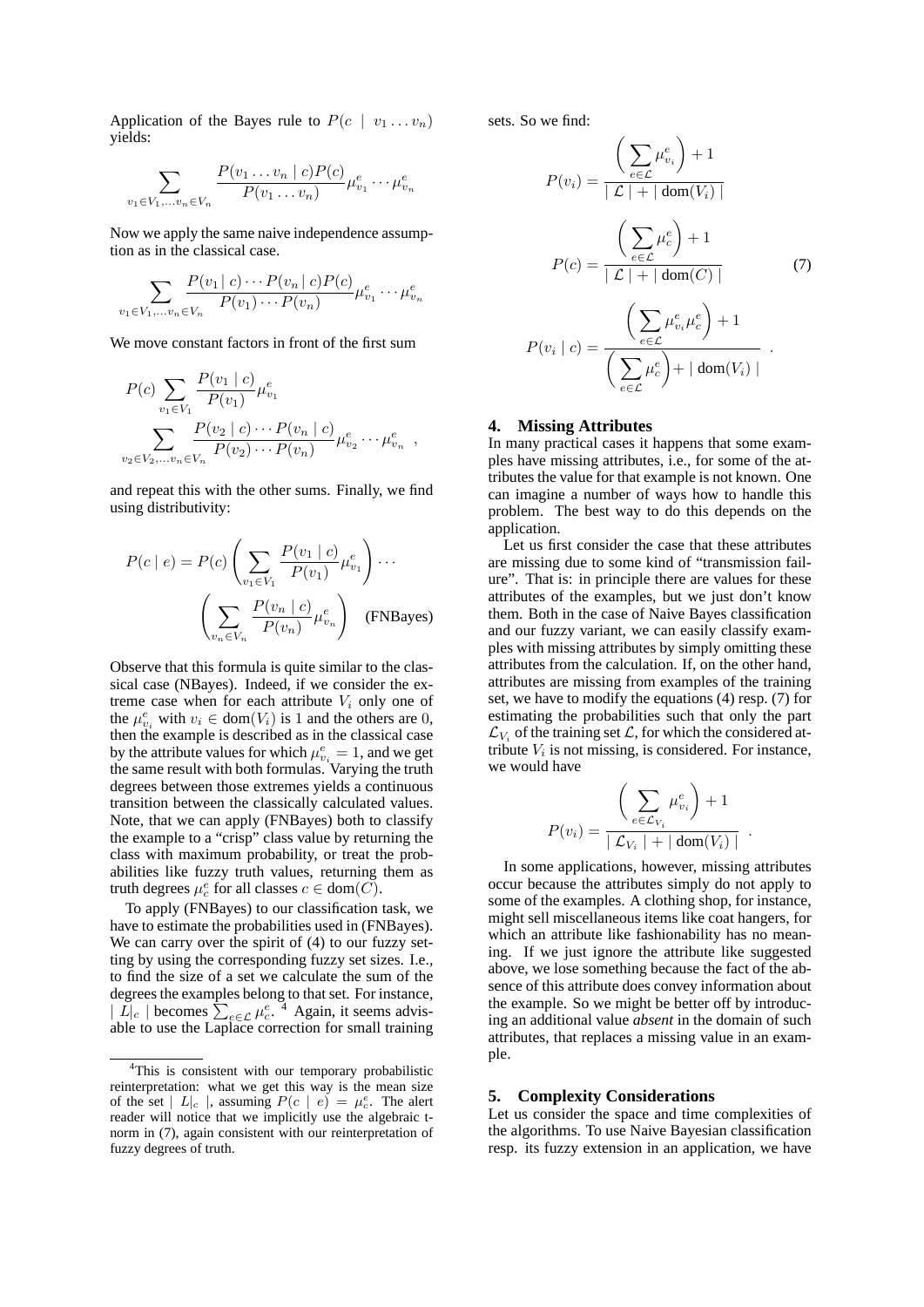to implement two basic operations: adding a new training example to  $\mathcal{L}$ , and classification of an example. In the following we discuss the time complexities of these operations, as well as the space needed for the database used in the operations. As the reader can easily verify, the additional space needed for performing both mentioned operations is less than the space needed for the database, and is therefore not an issue.

Let  $k = |dom(C)|$  be the number of classes and  $v = \max_{i=1...n} |\text{dom}(V_i)|$  the maximal number of values of an attribute. To apply the Naive Bayesian classifier we have to memorize and update the values  $|\mathcal{L}|, |\mathcal{L}|_{C=c}|, |\mathcal{L}|_{V_i=v_i}|,$  and  $|\mathcal{L}|_{V_i=v_i, C=c}|$  for all  $c \in \text{dom}(C)$ ,  $i = 1...n$  and  $v_i \in \text{dom}(V_i)$ , which are used with (4) and (NBayes) for the classification of new examples. This gives a space complexity of  $O(knv)$  for the database, as well as a time complexity of  $O(n)$  for updating these values with data from a new example. For the classification of an example we get the time complexity  $O(kn)$ , because (NBayes) has to be calculated for all  $k$  classes  $c \in \text{dom}(C)$ .

For the fuzzy extension of the Naive Bayesian classifier, the database consists of the values used at the right sides of (7):  $|\mathcal{L}|$ ,  $\sum_{e \in \mathcal{L}} \mu_{v_i}^e$ ,  $\sum_{e \in \mathcal{L}} \mu_{e}^e$ ,  $\sum_{e \in \mathcal{L}} \mu_{e}^e$ , and  $\sum_{e \in \mathcal{L}} \mu_{v_i}^e \mu_{e}^e$  for all  $c \in \text{dom}(C)$ ,  $i = 1 \dots n$  and  $v_i \in \text{dom}(V_i)$ . So, again, the size of the database is  $O(knv)$ . Since an example in the fuzzy extension can have all attribute and class values to a nonzero degree, updating the database with a new example can require  $O(knv)$  steps. The classification of an example requires the  $k$ -fold computation of (FNBayes), and thus  $O(knv)$  steps.

Table 1 summarizes the complexities. Note that all values are independent from the number of learned examples  $|\mathcal{L}|$  - the algorithm does not need to memorize the examples, but rather keeps "bookkeeping values" in its database, which summarize the examples. Therefore, we think the algorithm is suited very well for incremental application.

In many applications, like our discussed application,  $k$  and  $v$  are small values like 2 or 3; only  $n$ is large. In this case, the algorithm complexity is optimal in a sense that the database space and the runtimes of the adding and classification procedures are in the order of the size of the examples added / classified – one can only fall significantly below this value when parts of the example are not used at all.<sup>5</sup> Thus, we consider the algorithm as fast and having a compact internal representation.

## **6. Conclusion**

We have introduced an extension of the supervised Naive Bayesian classification algorithm that allows

|              | N.Bayes | <b>Fuzzy N.Bayes</b> |
|--------------|---------|----------------------|
| example size | O(n)    | $\overline{O}(k+nv)$ |
| d.b. space   | O(knv)  | $\tilde{O}(knv)$     |
| add          | O(n)    | O(knv)               |
| classify     | O(kn)   | O(knv)               |

Table 1: Space for one example, space of the database and time complexities for the operations adding an example and classifying an example for the discussed algorithms.

 $k = |dom(C)|$  and  $v = max_{i=1...n} |dom(V_i)|$ .

the use of fuzzy attributes. We argue that this algorithm is suitable to work in applications that provide only small training sets and require a compact representation of the internal model. The algorithm is easily able to work in an incremental manner because new examples just require an update of the sums and set sizes used at the right side of (7). (In contrast, for instance the incremental variants of decision tree algorithms like ITI and IIFDT usually require the storage of all examples used while constructing the tree, and periodically require an computationally expensive restructuring of the decision trees.) We feel that the algorithm can be a valuable alternative in the set of existing classification algorithms.

#### **References**

- [1] Christian Borgelt, Heiko Timm, and Rudolf Kruse. Using fuzzy clustering to improve naive bayes classifiers and probabilistic networks. In *Proc. 8th IEEE International Conference on Fuzzy Systems (FUZZ-IEEE)*, San Antonio, TX, USA, 2000. IEEE Press, Piscataway, NJ, USA.
- [2] Christian Borgelt, Heiko Timm, and Rudolf Kruse. Probabilistic networks and fuzzy clustering as generalizations of naive bayes classifiers. In Bernd Reusch and Karl-Heinz Temme, editors, *Computational Intelligence in Theory and Practice*, Advances in Soft Computing, pages 121–138. Physica-Verlag, Heidelberg, Germany, 2001.
- [3] Sven-Erik Bornscheuer, Yvonne McIntyre, Steffen Hölldobler, and Hans-Peter Störr. User adaptation in a web shop system. In M. H. Hamza, editor, *Proceedings of the IASTED International Conference Internet and Multimedia Systems and Applications*, pages 208–213, Anaheim, Calgary, Zurich, 2001. ACTA Press.
- [4] Peter Clark and Tim Niblett. The CN2 induction algorithm. *Machine Learning*, 3:261–283, 1989.
- [5] Pedro Domingos and Michael Pazzani. Beyond independence: Conditions for the optimality of the simple bayesian classifier. In *Proceedings of the Thirteenth International Conference on Machine Learning*, pages 105–112, Bari, Italy, 1996. Morgan Kaufmann.

<sup>&</sup>lt;sup>5</sup>Some algorithms, like decision tree based algorithms, do indeed only use parts of the example for the classification. The price payed are more expensive computations to find out which parts of the example are most important. Thus, the "add" operation is more expensive.